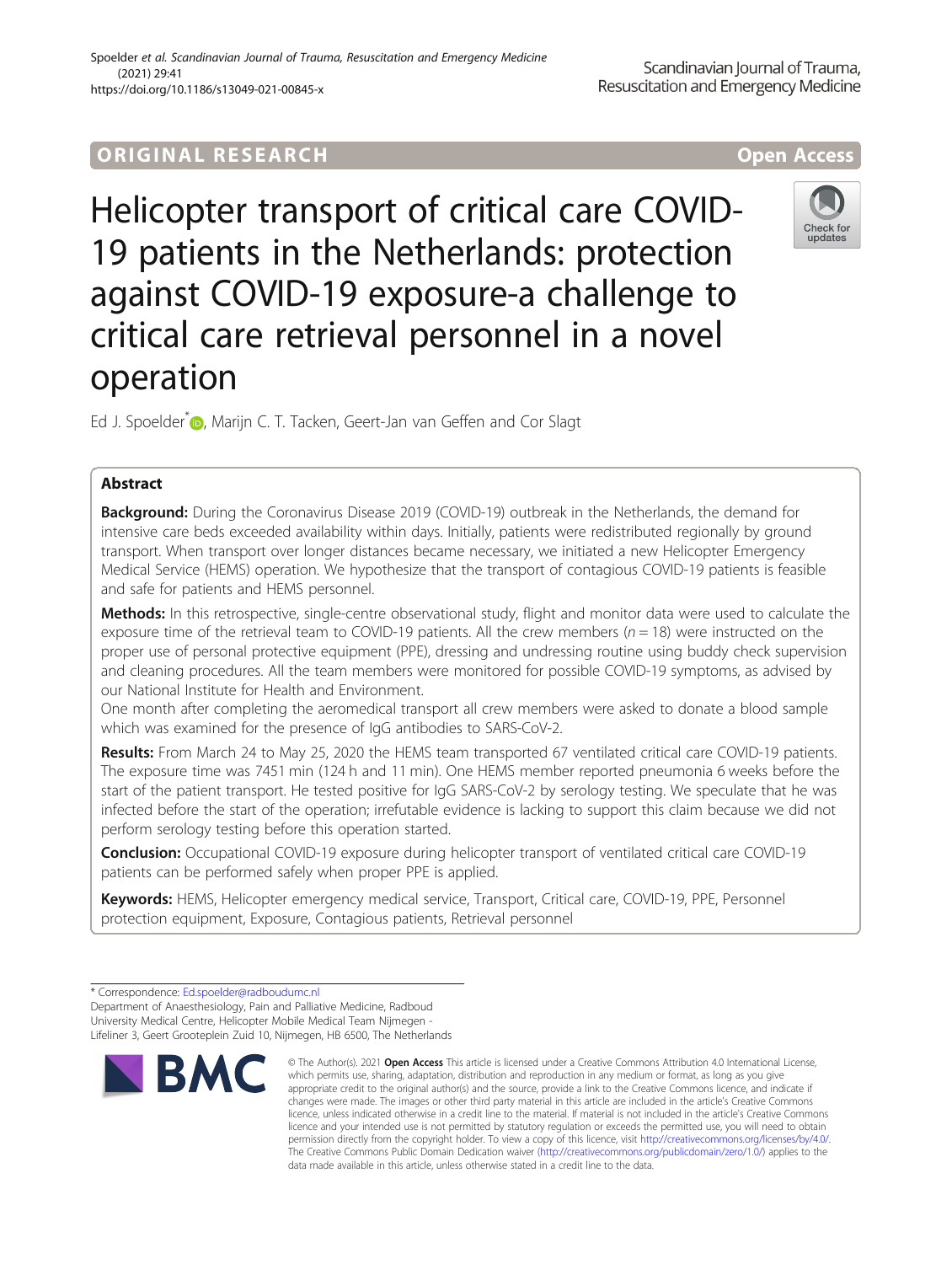# Background

The Netherlands has a population of 17 million inhabitants. In addition to regular ambulance service, the Netherlands is covered by four EC-135 physician-staffed Helicopter Emergency Medical Service (HEMS) teams. Routinely HEMS care is provided by a dedicated clinical staff member (trauma-anesthesiologist or trauma surgeon) and specialized nurse who is additionally trained as a HEMS Crew Member (HCM).

On February 27, 2020, the first Coronavirus Disease 2019 (COVID-19) patient was admitted to a Dutch hospital. Soon after, the number of infected people increased dramatically. In the southern part of the Netherlands, the demand for intensive care (IC) beds exceeded availability within days. Regional redistribution of IC patients was carried out using mobile intensive care units (MICUs) and ground ambulances. The shortage of transport capacity occurred when timeconsuming transport over longer distances became necessary.

Therefore, the HEMS of Radboud University Medical Centre (Lifeliner 3) deployed an EC-145 helicopter, in cooperation with the helicopter provider Royal Dutch Touring Club (ANWB) subdivision Medical Air Assistance (MAA). Helicopter transport of critically ill COVID-19 IC patients was instituted with call-sign Lifeliner 5.

There is a serious health risk to healthcare providers providing care in close contact with infectious patients [[1](#page-6-0)–[3\]](#page-6-0). However, we were convinced that this transport operation could be performed safely with proper PPE and a disciplined dressing and undressing routine. This study aimed to describe our novel operation and evaluate and discuss our choices regarding our working method and protective procedures.

# Methods

This study was approved by the medical ethics committee of Arnhem-Nijmegen, The Netherlands (file 2020– 6822).

Between March 24 and May 25, 2020, we collected all the data from ventilated critical care COVID-19 patients transferred by the Lifeliner 5. The data were collected from the documented flight reports in the Operational Registration and Crew Administration (ORCA) data system. Routinely monitored patient data captured by the Corpuls 3 monitor (Corpuls® Benelux, Hellevoetsluis, The Netherlands) were used to determine the exposure time to COVID-19 for each HEMS member. The exposure time to COVID-19 patients was considered to be equal to the monitor time.

The mission time comprises three time intervals (Fig. [1](#page-2-0)). It starts when landing at the referral hospital and ends when the helicopter is starting up after the patient has been delivered to the intensive care unit (ICU).

The first time interval  $(T_1)$  is the time needed to collect a patient from the ICU.  $T_1$  reflects the time from the rotor-stop of the helicopter until the start up at the referral hospital. The pilot stays near the helicopter while the doctor and HCM receive an oral and written handover in the ICU. Hereafter the infective protective measures with PPE were taken, including FFP2 facemasks (3 M Aura™ 1862+), impermeable gowns (3 M™ 4565 Protective Coverall), double-disposable gloves with long sleeves and eye protection with splash guard goggles. The entire procedure was carried out with a buddy system. Once dressed up in full PPE, the COVID-19 isolation zone was entered where the actual medical patient transfer occurred. As the monitor is switched on, patient data registration (monitor time) starts.

The patient was connected to our monitor, intravenous medication syringes were switched to our syringe pumps (Braun Perfusor Space®) and finally to the respiratory tubing of our Hamilton T1 ventilator (Hamilton Medical Bonaduz, Switzerland). Compatibility of the invasive arterial blood pressure measurement system was checked and, if necessary, connected to our system (Edwards Lifesciences™, Irvine, California, U.S.A.).

Before transfer to the stretcher, all the patients were preoxygenated with 100% oxygen, sedation was deepened and neuromuscular blockade was administered if appropriate. The transport ventilator was set at the institutional settings. On inspiratory hold, the tube was clamped and the institutional ventilator was switched off fully. After reconnection to the tubing of the transport ventilator, the clamp was released from the tube and ventilation was resumed. Finally, the patient was transferred to the stretcher and wrapped in a clean bed sheet in a transport cocoon. After loading the patient into the helicopter, all equipment was checked to ensure battery charging was in progress. With the re-start of the helicopter engines,  $T_1$  ends and the second time interval  $(T_2)$  starts.

 $T_2$  is the actual flight time from the referral hospital to the receiving hospital and ends with the rotor stop. During flight, the patient is monitored with the continuation of IC care by the HCM and HEMS physician. Headsets were used for communication because they are more comfortable and more compatible with PPE.

The pilot informed the receiving hospital about the exact time of arrival, so the security officer(s), fire brigade and ICU staff were present upon arrival. They wore their regular flight suit and helmet with visor down in combination with a FFP2 facemasks and medical gloves.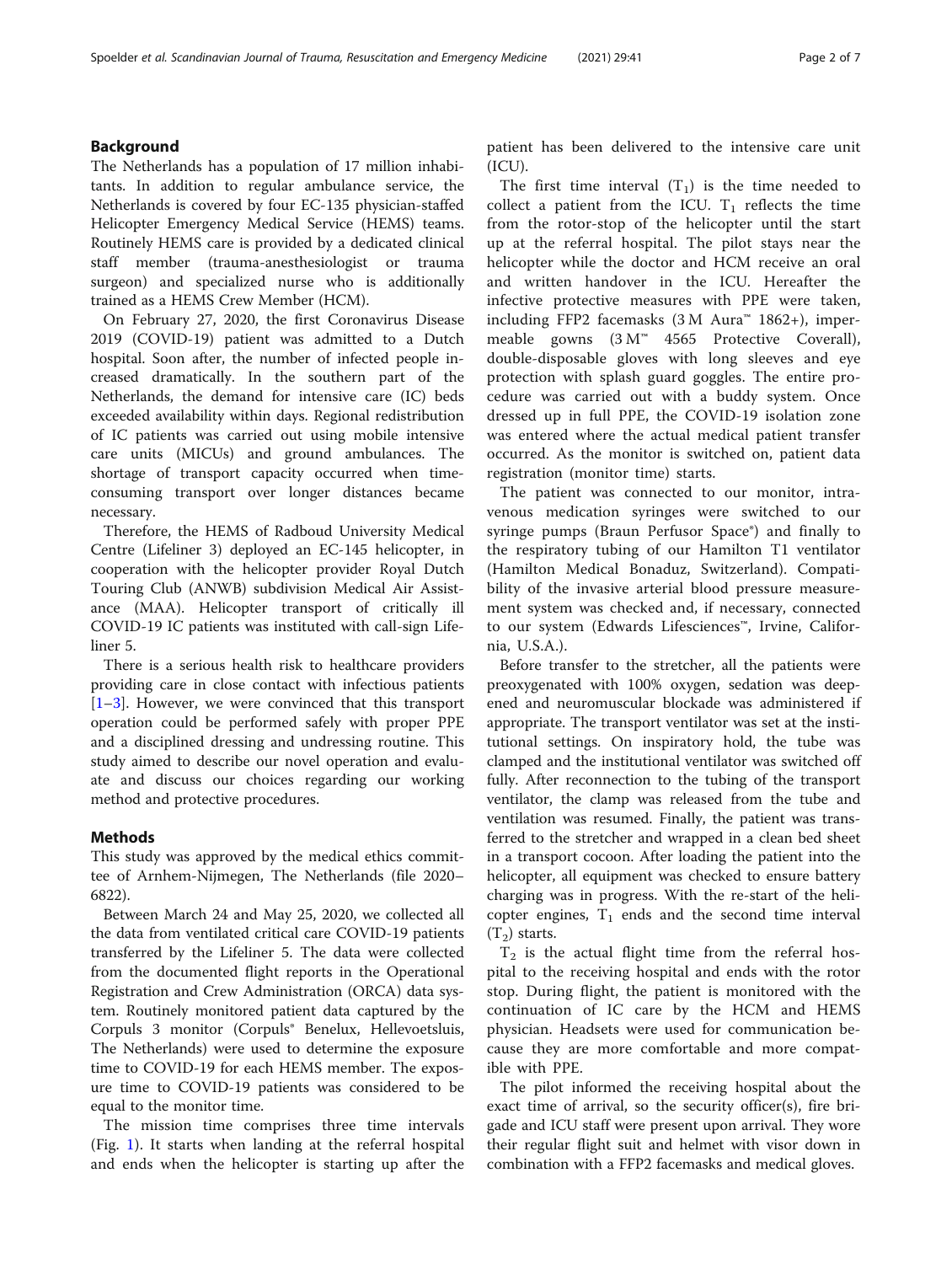<span id="page-2-0"></span>

During the final time interval  $(T_3)$ , the patient was disembarked from the helicopter and brought to the receiving ICU. After the handover, the patient was connected to the institutional ventilator, syringe pumps and monitoring, the Corpuls 3 monitor was switched off, the patient data registration was stopped and the monitor time ended.

Hereafter, the HEMS-physician and HCM disinfected the stretcher and medical equipment. Before leaving the isolation zone at the ICU, PPE was removed under buddy supervision. Additionally, the HEMS pilot disinfected potentially contaminated surfaces inside the helicopter with Kohrsolin® FF dressed in full PPE  $[4]$  $[4]$ . T<sub>3</sub> ended with the engine start up at the receiving hospital. This moment also ended the mission time (Fig. 1).

Pilots must meet class 1 and HCMs class 2 in accordance with the medical requirements of the European Aviation Safe Agency (EASA). All doctors were in good physical and mental condition at the time of the operation. Normally, HEMS activities of the HCM's are combined with a position at a ground ambulance service. HEMS physicians combine their activities with clinical medicine. During this operation all crew members were solely available for critical care COVID-19 transports to avoid cross contamination. For this reason the LL5 crew was physically separated from the on-call regular HEMS team.

Before the operation started very team member was instructed how to put on and remove their PPE correctly. Initial instructions were provided by an employee of the hospital hygiene department. The training consists of two parts. During the first part an short instruction film is shown, which is used for employees of the intensive care department. During the second part of the training the procedure is performed physically. In total

the training takes about 30 min. A personalized PPE package was compiled for each team member on the basis of a checklist.

At the start of the operation, each HEMS team member was questioned about COVID-19-related health complaints, as advised by the National Institute for Health and Environment (RIVM), such as flu-like symptoms, cough, shortage of breath, elevated temperature, or a fever  $(>38 °C)$  and the sudden loss of taste and smell without nasal congestion [[5\]](#page-6-0). Two weeks after ending Lifeliner 5 transport operations, the same questions were asked. One month later, every team member was requested to voluntarily donate a blood sample after written informed consent. Blood was analysed using LIAISON® SARS-CoV2 S1/ S2 IgG chemiluminescence immunoassay (CLIA) technology for the quantitative determination of anti-S1/ S2-specific IgG antibodies to SARS-CoV-2 in human serum or plasma samples [\[6](#page-6-0)].

Descriptive statistics were used to analyse the collected data from flight reports and patient monitoring (Graph-Pad Prism version 5.03; GraphPad software, San Diego, USA). The data were assessed for normal distribution using the D'Agostino & Pearson omnibus normality test. Non-normally distributed data were analysed using the Mann–Whitney test. A value of  $P < 0.05$  was considered statistically significant.

# Results

The Lifeliner 5 transported 67 ventilated confirmed COVID-19 patients. The patient characteristics are shown in Table [1.](#page-3-0) We recorded 12,079 min (201 h and 19 min) of mission time (mean: 3 h). The exposure time was 7451 min (124 h and 11 min; mean: 1:52 h). Thus, on average, 1 h and 8 min were needed for the period 'rotor-stop-monitor-on'  $(T_1)$  and 'monitor-off-engine start-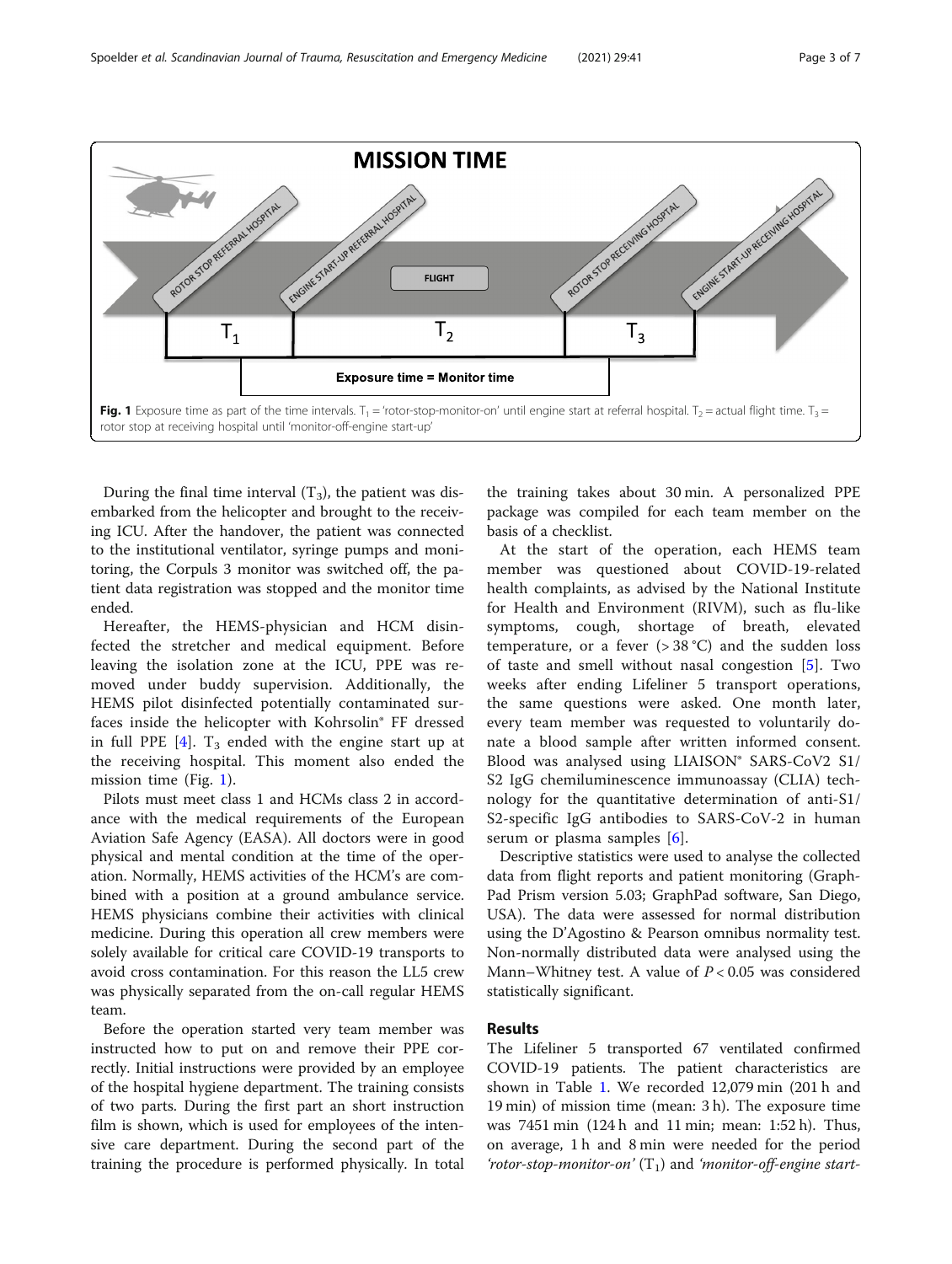<span id="page-3-0"></span>

|  |  | <b>Table 1</b> Patient characteristics |
|--|--|----------------------------------------|
|--|--|----------------------------------------|

|                         | N or Mean $\pm$ SD | $\%$ |
|-------------------------|--------------------|------|
| Gender, M/F             | 52/15              |      |
| Age                     | $63 \pm 12$        |      |
| Oral tube               | 56                 | 83.6 |
| Tracheostoma            | 11                 | 16.4 |
| Ventilation mode        |                    |      |
| PCV                     | 57                 | 85.1 |
| <b>VCV</b>              | 3                  | 4.5  |
| PSV                     | 7                  | 10.4 |
| Arterial line           | 67                 | 100  |
| Central venous catheter | 59                 | 88.1 |
| Syringe pumps           | 67                 | 100  |
| Sedative                | 64                 | 95.5 |
| Opioid                  | 59                 | 88.1 |
| Vasopressor             | 59                 | 88.1 |

Data are noted as mean  $\pm$  SD or number and percentage where appropriate PCV pressure controlled ventilation, VCV volume controlled ventilation, PSV pressure support ventilation

 $up'$  (T<sub>3</sub> cleaning of the equipment/helicopter). The mission time and exposure time of each crew member were calculated (Table 2).

The data regarding the mission and exposure times were not normally distributed (D'Agostino–Pearson omnibus normality test;  $P < 0.05$ ). The data were analysed using the Mann–Whitney test. Significant differences were found in exposure time between the groups  $(P < 0.05)$  Fig. [2](#page-4-0).

# Adverse events

In total there were 13 minor adverse events all without patient safety compromise. Equipment related events occurred 3 times (4.4%). We experienced inflight battery failure of three syringe pumps and the ventilator, just before landing. This was noticed immediately, and an appropriate response was taken. Patient safety was never compromised. CRM related events occurred 5 times (7.4%). Unplanned disconnection of the tube occurred 5 times (7.4%). This occurred 4 times at the referral hospital during take over and 1 time during unloading of the patient.

# IgG measurement

The transport of these critical care COVID-19 patients was carried out by 18 HEMS team members. One HEMS crew member had experienced clinical symptoms corresponding to the RIVM criteria for suspected COVID-19 infection [\[5](#page-6-0)]. Six weeks before this operation, he was diagnosed by a general practitioner (GP) with pneumonia. At the start of this operation, none of the members had symptoms that could correlate with COVID-19. Two

|                         | <b>Flights</b> | <b>Mission time</b> | <b>Exposure time</b> |
|-------------------------|----------------|---------------------|----------------------|
| <b>HEMS</b> physician 1 | 21             | 3931                | 2421                 |
| <b>HEMS physician 2</b> | 27             | 4875                | 3003                 |
| HEMS physician 3        | 19             | 3273                | 2027                 |
| <b>Total</b>            | 67             | 12,079              | 7451                 |
| HCM <sub>1</sub>        | 6              | 1134                | 733                  |
| HCM <sub>2</sub>        | 16             | 2962                | 1908                 |
| HCM <sub>3</sub>        | 6              | 1122                | 762                  |
| HCM <sub>4</sub>        | 10             | 1665                | 1032                 |
| HCM <sub>5</sub>        | 15             | 1807                | 1049                 |
| HCM <sub>6</sub>        | 11             | 1859                | 1149                 |
| HCM <sub>7</sub>        | 8              | 1530                | 908                  |
| <b>Total</b>            | 67             | 12,079              | 7451                 |
| PILOT <sub>1</sub>      | 8              | 1483                | 295                  |
| PILOT <sub>2</sub>      | 8              | 1469                | 455                  |
| PILOT <sub>3</sub>      | 6              | 1176                | 424                  |
| PILOT <sub>4</sub>      | 11             | 2068                | 621                  |
| PILOT <sub>5</sub>      | 9              | 1548                | 383                  |
| PILOT <sub>6</sub>      | 6              | 943                 | 219                  |
| PILOT <sub>7</sub>      | 17             | 3028                | 863                  |
| PILOT <sub>8</sub>      | $\overline{2}$ | 364                 | 129                  |
| <b>Total</b>            | 67             | 12,079              | 3094                 |

Data are expressed as number

HEMS Helicopter Emergency Medical Service, HCM HEMS crew member

weeks after ending this operation, no symptoms suggestive of COVID-19 were reported by the crew members. Seventeen crew members agreed to donate a blood sample to determine specific IgG antibodies to SARS-CoV-2. Sixteen members tested negative, and the member who had experienced clinical signs before this operation tested positive for IgG antibodies confirming SARS-CoV-2 exposure.

# **Discussion**

We described the helicopter transport of 67 ventilated critical care COVID-19 patients as a novel aeromedical operation in the Netherlands. We found that the helicopter transport of contagious ventilated critical care COVID-19 patients can be performed safely, and the proper use of PPE by HEMS personnel minimised the risk of infection.

In contrast with an ICU, HEMS transport takes place in a confined space (EC-145  $6m^3$ ). The doctor sits close to the patient, where the range of motions is very limited due to the safety belts. Stresses of flight also play an important role. Monitor surveillance can only be observed visually, which is tiring with the risk of inattention to details. This is not only related to patient care but also challenges the attention to personal protection. To our

# Table 2 Mission time and exposure time in minutes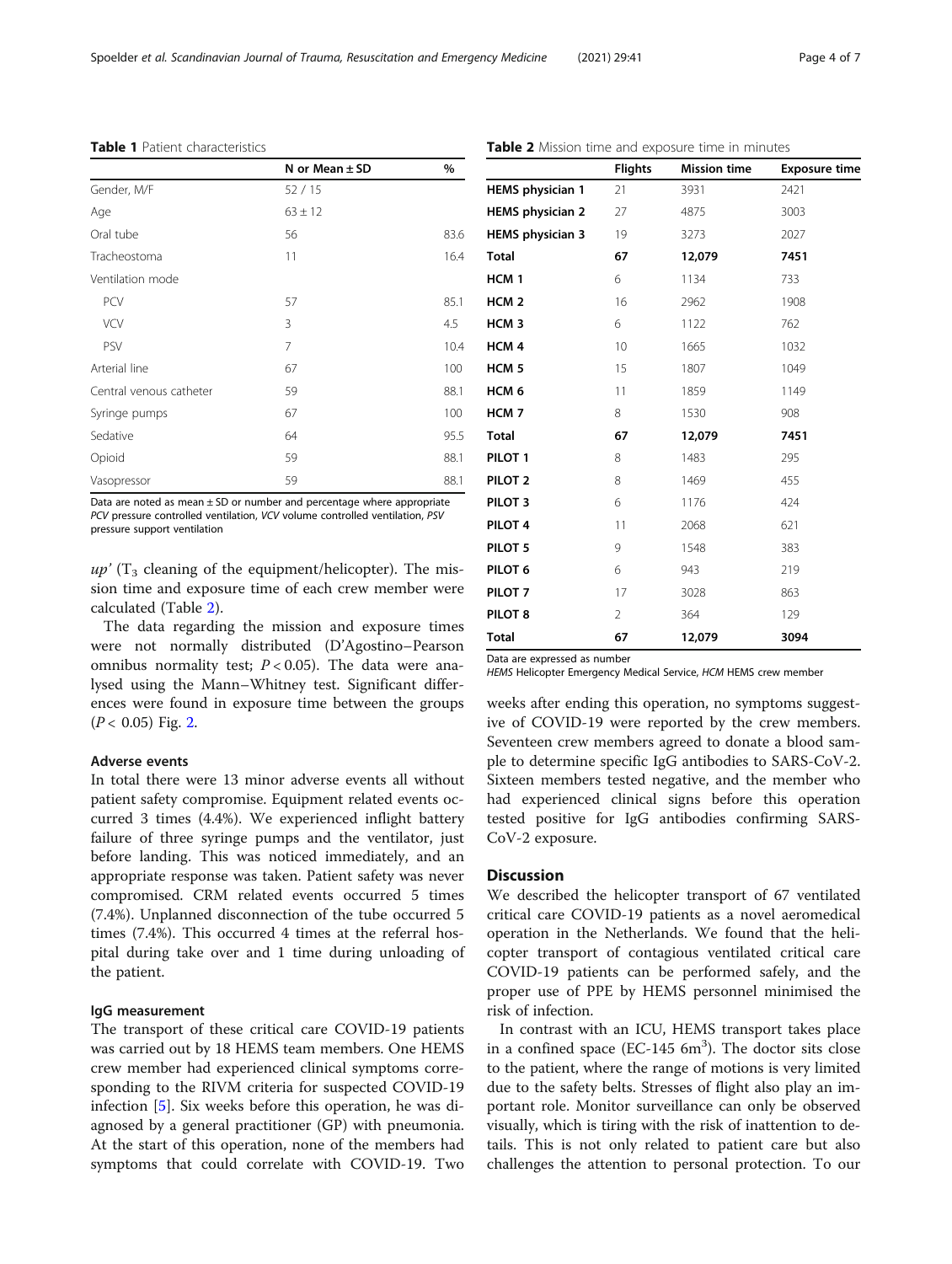<span id="page-4-0"></span>

knowledge, limited literature is available to compare our findings. Bredmose et al. [\[7](#page-6-0)] published a useful theoretically framework soon after we ended our operation. An interesting observation was that many of their key recommendations were already included in our operation and, in addition to these, sharing our practical experience and findings could be beneficial to others preparing similar HEMS operations worldwide.

The proper preparation of each mission with full PPE, a disciplinary routine and cleaning procedures after each transport was the key to the success of this operation. Disciplinary routine was achieved by carefully following the taught instructions. The importance of a buddy check has proven to be of great value.

In the preparation phase of this operation we considered a separation sheet between the cockpit and the cabin. Airbus company has issued directions for the air distribution in the helicopter. This procedure establishes a small constant movement of air from the cockpit back to the cabin and out of the cabin through the cabin air exhaust ducts. A separation screen would interfere with this setting. Wearing a facemask hinders communication as the microphone of the headset becomes less accurate in speech recognition. Both mentioned issues could negatively influence crew resource management. So with regard to the above, we decided not to install a separation sheet.

Full PPE did not result in flight safety issues. Only minor fogging and/or limitation of the field of vision were reported using FFP2 masks. However, wearing PPE multiple times during a day and for longer periods

(average: 1 h and 52 min) was experienced as very exhausting. Recently, Albrecht et al. reported secondary helicopter transport of 46 intubated COVID-19 patients using the REGA's patient isolation unit (PIU) [[8\]](#page-6-0). This PIU physically separates patients from HEMS crew members and maintains a negative pressure inside the unit using a high-efficiency particulate air filtered system. It can be used for spontaneous and ventilated patients. They concluded that the PIU could be used during fixed-wing and HEMS missions, although some concerns have been raised concerning the use of this device [[9](#page-6-0)]. Eighteen patients needed vasopressor support (40%), and the flight times were short, varying from 5 to 59 min; this operation contrasted ours in which 88% of the patients needed vasopressor support. Moreover, flight times  $(T_2)$  varied from 28 to 109 min. Thus, it is unlikely that both operations and patients could be compared. The EpiShuttle® device (EpiGuard, Oslo, Norway) resembles the REGA's PIU. A reusable comfortable single-patient isolation and transport system [\[10](#page-6-0)]. Retrieval teams could benefit from this device because it is airtight and equipped with negative pressure. However, to our knowledge there is no Pub-Med literature available (PubMed search: EpiShuttle or Epiguard 18-10- 2020). Further research is necessary to determine its clinical value in COVID-19 transport.

The monitor time was registered as a surrogate exposure time. Real-time exposure was longer because disinfecting the interior of the aircraft by the pilot and cleaning of the stretcher and equipment by the physician and the HCM has the potential for contamination with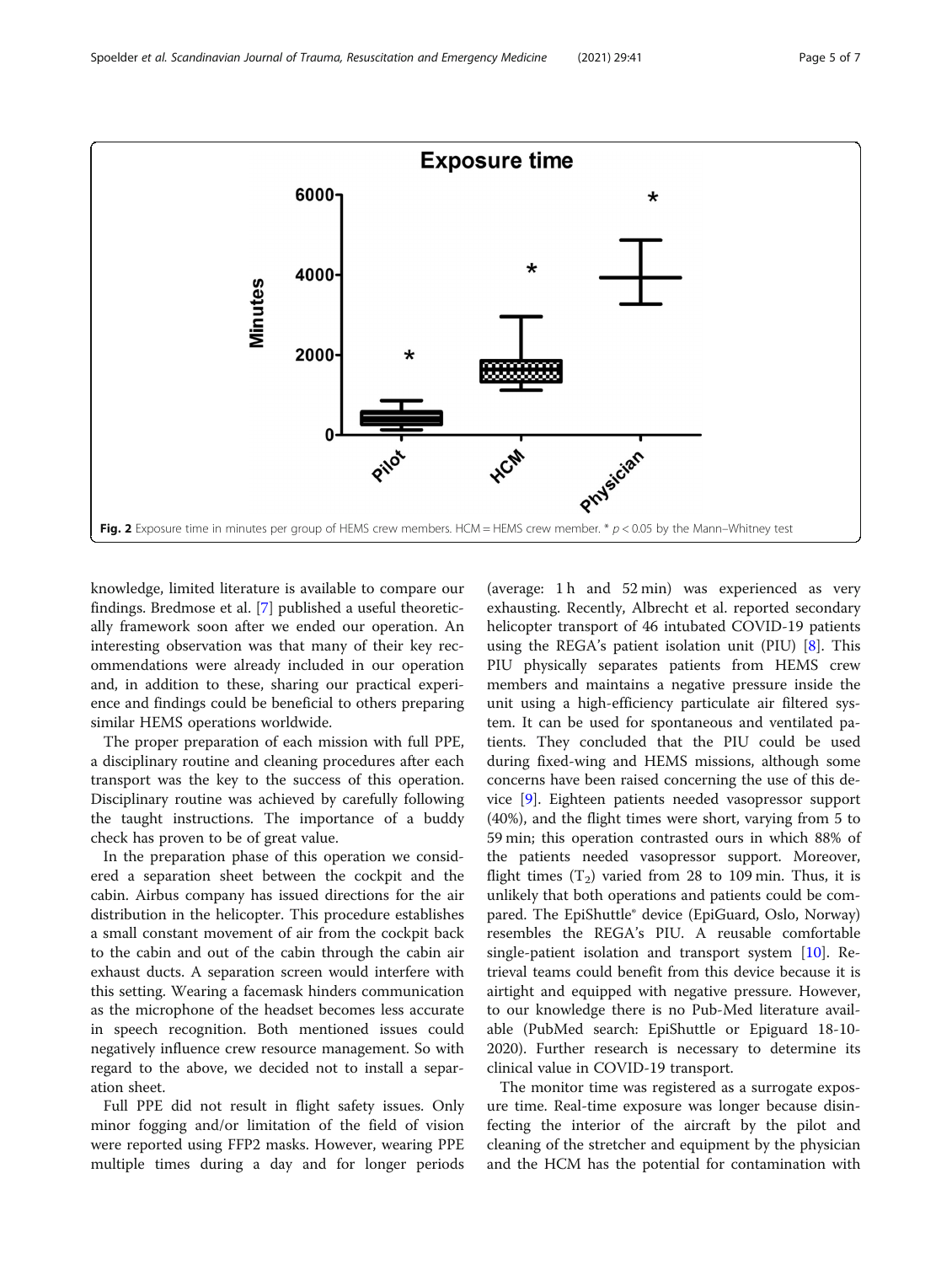COVID-19 [[4\]](#page-6-0). Although this issue was recognized, it was difficult to log this time exactly. The amount of logged data time represents relevant exposure time, particularly for the HEMS physicians and HCM. The exposure times among the involved professional groups significantly differed (Fig. [2](#page-4-0) and Table [2;](#page-3-0)  $P < 0.05$ ). The physicians were exposed for longer periods than HCMs and pilots.

This operation was performed by experienced HEMS crew members. All the members have extensive experience with aeromedical transport, which is of paramount importance for patient and crew safety when complicated aeromedical transport must be executed.

Despite the focus on the prevention of uncontrolled tube disconnection, it still occurred 5 times. The accompanying aerosol formation that may occur has the potential for contamination, particularly for the crew in close contact  $[1-3]$  $[1-3]$  $[1-3]$ . Careful checking of all connections seems logical, but it often appears to be an assumption that is taken for granted. Acknowledgment of potential risks during procedures, especially during patient position change including transfers, are of outmost importance. Awareness and acting upon the above increases patient safety and protects health care providers against a sudden peak of COVID-19 aerosols. We recognize the need for standard operation procedures (SOP) which could lead to a reduction of the number unexpected breathing circuit disconnections. All SOPs should include a clear statement about leadership during procedures.

One crew member reported clinical signs suggestive of COVID-19 6 weeks before this operation; he tested positive for IgG antibodies to SARS-CoV-2. According to his GP he had mild pneumonia 1 month before the start of this operation. However, at that time, he was not diagnosed as such. Irrefutable evidence to support this claim is unfortunately lacking because we did not test the crew members before this operation started.

Confirming a clinically suspected diagnosis of COVID-19 and identifying asymptomatic carriers are currently detected using an RT–PCR test [[11](#page-6-0)]. COVID-19 infection can also be detected indirectly by measuring the host immune response to SARS-CoV-2 infection, particularly in the later stages of surveying for asymptomatic infection in close contacts [\[12](#page-6-0)]. SARS-CoV-2 S1/S2 IgG antibody concentrations are expressed as arbitrary units (AU/mL), and the results are graded. The test results are reported quantitatively as positive  $(> 15.0 \text{ AU})$ ml), equivocal  $(12.0-15.0 \text{ AU/ml})$  or negative  $(< 12.0$ AU/ml). From day 15, the test is considered to be 97.4% sensitive and 98.9% specific [\[6](#page-6-0)]. For future operations, it would be interesting to determine the IgG antibody titre from every team member before the operation. However, our results suggest that the use of PPE, disciplinary dressing and undressing routine including buddy check supervision and cleaning procedures were sufficient. We organized a safe, novel helicopter operation with experienced personnel, while the COVID-19 pandemic in The Netherlands seriously compromised available IC care.

# Conclusions

The helicopter transport of ventilated critical care COVID-19 patients by Lifeliner 5 was rapidly set up from an existing HEMS operation. During the relevant exposure time, no COVID-19-related health problems were reported. It is plausible that no personnel contamination occurred. The helicopter transport of ventilated critical care COVID-19 patients is feasible and safe with the proper use of full PPE, disciplinary dressing and undressing routine using buddy check supervision and cleaning procedures.

## Abbreviations

ANWB: Royal Dutch touring club; COVID-19: Coronavirus Disease 2019; CLIA: Chemiluminescence immunoassay; FFP: Filtering facepiece particles; GP: General Practitioner; HCM: HEMS crew member; HEMS: Helicopter emergency medical service; IC: Intensive care; ICU: Intensive care unit; MICU: Mobile intensive care unit; ORCA: Operational registration and crew administration; PIU: Patient isolation unit; PPE: Personal protective equipment; SOP: Standard operating procedure

#### Acknowledgements

We would like to thank R. Ketelaars and I. Hoekstra for the critical appraisal of this article.

### Authors' contributions

ES, MT, GG and CS contributed to the conception and the design of this study. ES, MT and CS contributed to de acquisition of the data. ES, GG, CS contributed to the analysis of the data. All authors participated in interpretation, the draft and revision of this manuscript. All have approved the submitted version and guarantee the integrity and reliability of the content.

#### Funding

Financial support was provided solely from institutional and/or departmental sources.

#### Availability of data and materials

The dataset is available from the corresponding author on reasonable request.

## Ethics approval and consent to participate

29 July 2020

On behalf of the research ethics committee of the Radboud University Nijmegen Medical Centre I hereby let you know that the abovementioned study doesn't fall within the remit of the Medical Research Involving Human Subjects Act (WMO). The Medical Ethical Committee waived the written informed consent for the participants. Prof. dr. P.N.R. Dekhuijzen, Chairman. Research Ethics Committee. Radboud University Nijmegen Medical Centre.

# Consent for publication

The Medical Ethical Committee waived the written informed consent for the participants.

#### Competing interests

The authors declare that they have no competing interests.